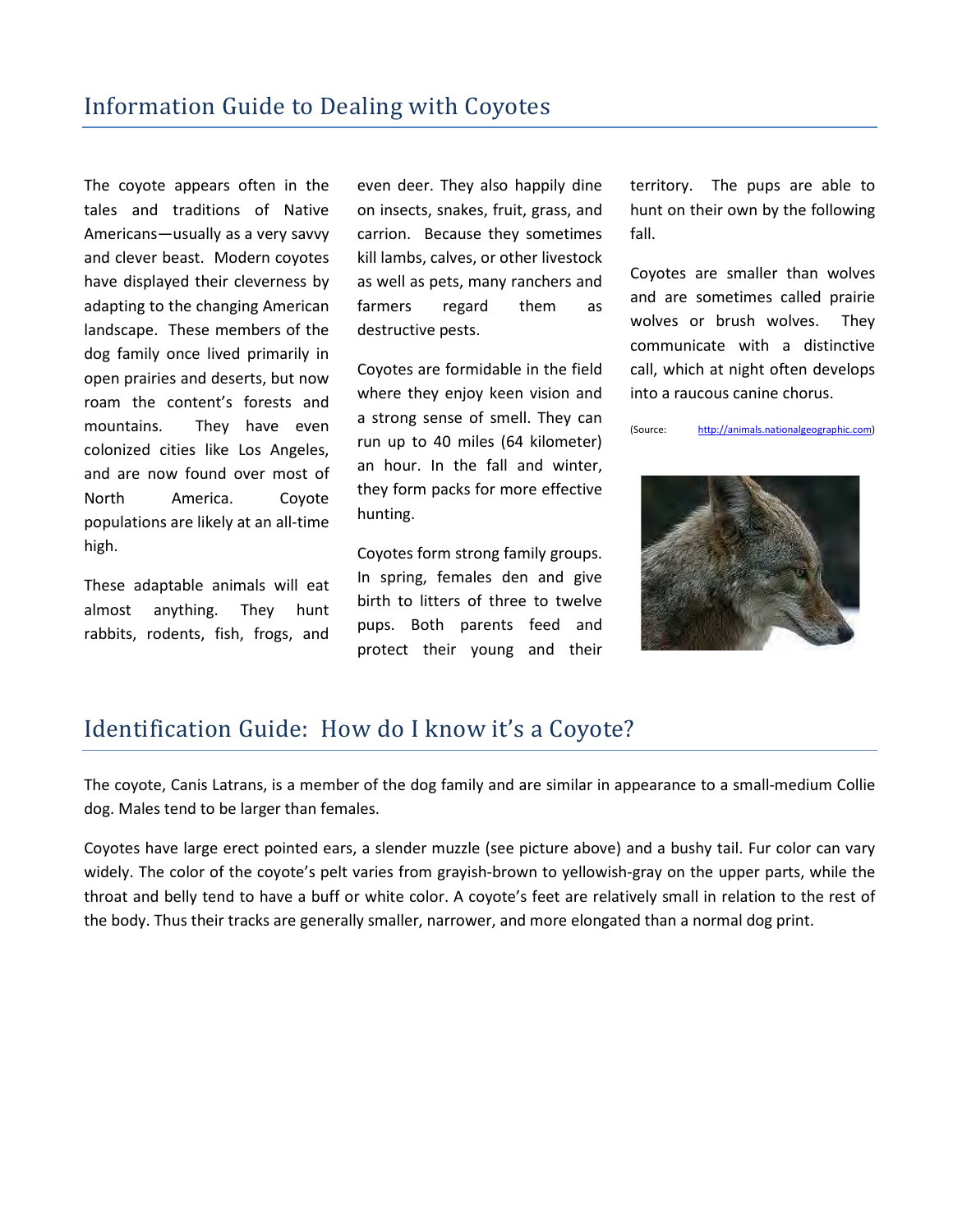### Ways to Discourage Coyotes

Generally, coyotes are reclusive animals who avoid human contact. Coyotes who've adapted to urban and suburban environments, however, may realize there are few real threats and approach people or feel safe visiting yards even when people are present. These coyotes have become habituated (lost their fear of humans), likely due to the ready availability of food in our neighborhoods. Sometimes, this food is deliberately provided by people who like to watch wild animals or misguidedly feel they are helping them by feeding. These bold coyotes should not be tolerated or enticed!

Hazing is a method that makes use of deterrents to move an animal out of an area or discourage an undesirable behavior or activity. Hazing can help maintain a coyote's fear of humans and deter them from neighborhood spaces such as backyards and play spaces.

#### **Methods of Hazing:**

Using a variety of different hazing tools is critical; coyotes can habituate to individual items, sounds, and actions.

• **Yelling and waving your arms**: The simplest method of hazing a coyote involves being loud and large: Stand tall, wave your arms and yell at the coyote until it runs away.

- **Noisemakers**: Voice, whistles, air horns, bells, soda cans filled with pennies or dead batteries, pots and pans banged together
- **Projectiles**: sticks, small rocks, cans, tennis balls, rubber balls
- **Other**: hoses, water guns with vinegar water, spray bottles with vinegar water, pepper spray, bear repellant, walking sticks

If a coyote has not been hazed before, he may not immediately run away when you yell at him. If this happens, you may need to walk towards the coyote and increase the intensity of your hazing.

The coyote may run away, but then stop after a distance and look at you. It is important to continue to haze the coyote until he completely leaves the area. You may need to use different tactics, such as noisemakers, stomping your feet, or spraying the coyote with a hose, to get him to leave.

Coyotes are skittish by nature and as a rule do not act aggressively towards aggressive people. However, engaging animals that are sick or injured can result in unpredictable behavior.

If you suspect that a coyote is sick or injured, contact the proper authorities and DO NOT interact with the coyote.

#### Tips for Success:

- The more often an individual coyote is hazed, by a variety of tools and techniques and a variety of people, the more effective hazing will be for changing behavior.
- The coyote being hazed must be able to recognize that the potential threat is coming from a person. (Hiding behind a bush and throwing rocks, for example, will not be effective.)
- Techniques and tools can be used in the same manner for one animal or multiple animals. Usually there is a dominant animal in the group who will respond, and others will follow her lead.
- Certain levels of hazing must always be maintained so that future generations of coyotes do not learn or return to unacceptable habits or behaviors.
- Removing attractants, proper pet care and safety, and understanding coyote behavior are critical parts of addressing a problem coyote.

(Source[: http://www.humanesociety.org\)](http://www.humanesociety.org/)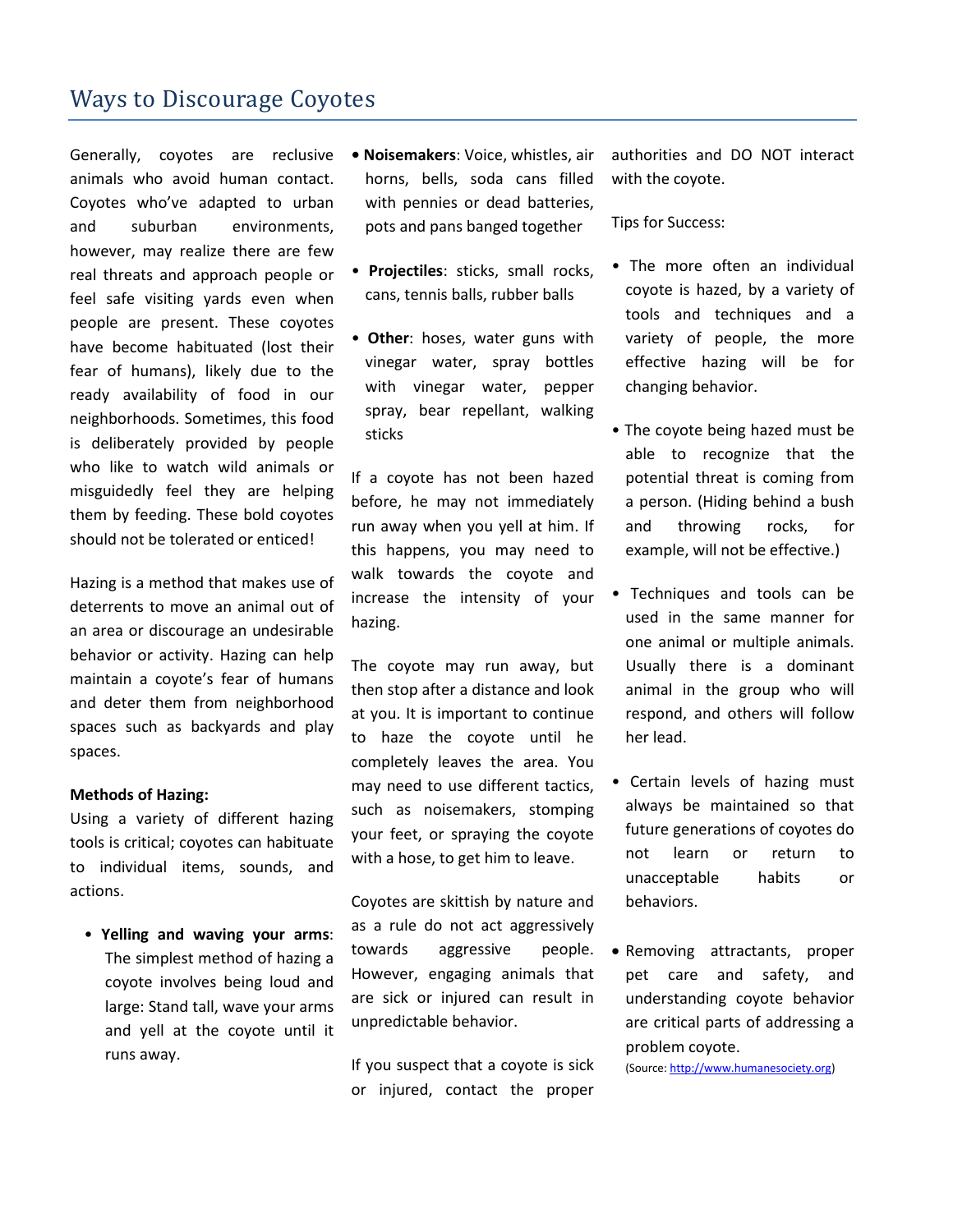### Keeping your Pet Safe

Cats and small dogs may be seen as prey to the coyote, while larger dogs could be injured in a confrontation. To avoid these situations consider the following:

Fence your yard. The fence must be at least six feet tall with the bottom extending at least six inches below the ground. Fences can be made more effective by outwardly flaring the top of the fence. Please be sure

to check your local subdivision ordinances and City regulations prior to construction.

Keep companion animals in at night. Coyotes are primarily nocturnal.

Keep cats indoors where they are also safe from cars, other animals and from getting lost.

Don't leave pet food outside.

Spay or neuter your dogs. Coyotes are attracted to and can mate with unsterilized domestic dogs.

Trapping and relocation of coyotes is not recommended except as a last resort. Disruption of family packs can cause orphaned juveniles to seek easy prey, such as small dogs and cats, and other coyotes may move into the vacated area.

(Source[: http://www.wihumane.org/wildlife/coyotes\)](http://www.wihumane.org/wildlife/coyotes)

#### How do I Keep Coyotes out of my Yard

Unfortunately, Coyotes tend to be • Whether its done intentionally or • If you have fruit trees, pick the drawn to urban and suburban neighborhoods for two reasons: human encroachment into native habitat and the availability of food. While there is no 100% fail-safe way to keep Coyotes out of your yard, the following steps help to prevent coyotes from being attracted to your home:

• One unique solution is wolf urine. Wolf urine is successful because wolves are one of coyotes few natural predators, and coyotes will avoid areas were wolves the presence of wolves is sensed. In other communities, wolf urine has been placed around where coyotes have been spotted, and has been reported as a successful deterrent thus far .

- unintentionally it is important that you DO NOT FEED COYOTES! Secure garbage cans by fastening lids with rope or bungee cords
- Dispose of especially attractive food wastes such as meat, cheese amount of ammonia to the garbage bag before placing outside.
- Limit sources of water, such as bird baths and water features, if possible.
- When composting, use enclosed bins rather than exposed piles. Avoid adding dog or cat waste, meat, milk or eggs to compost.
- ripe fruit and keep fallen fruit off the ground.
- Motion sensing lights or sprinklers may help to deter coyotes from your yard.
- and eggs by adding a small Bird feeders should be positioned so that coyotes cannot get access to the seed.
	- Provide secure shelter for or other outdoor pets.
	- Clear bushes and weeds away from your home. Dense vegetation provides attractive habitat for animals on whom coyotes prey.